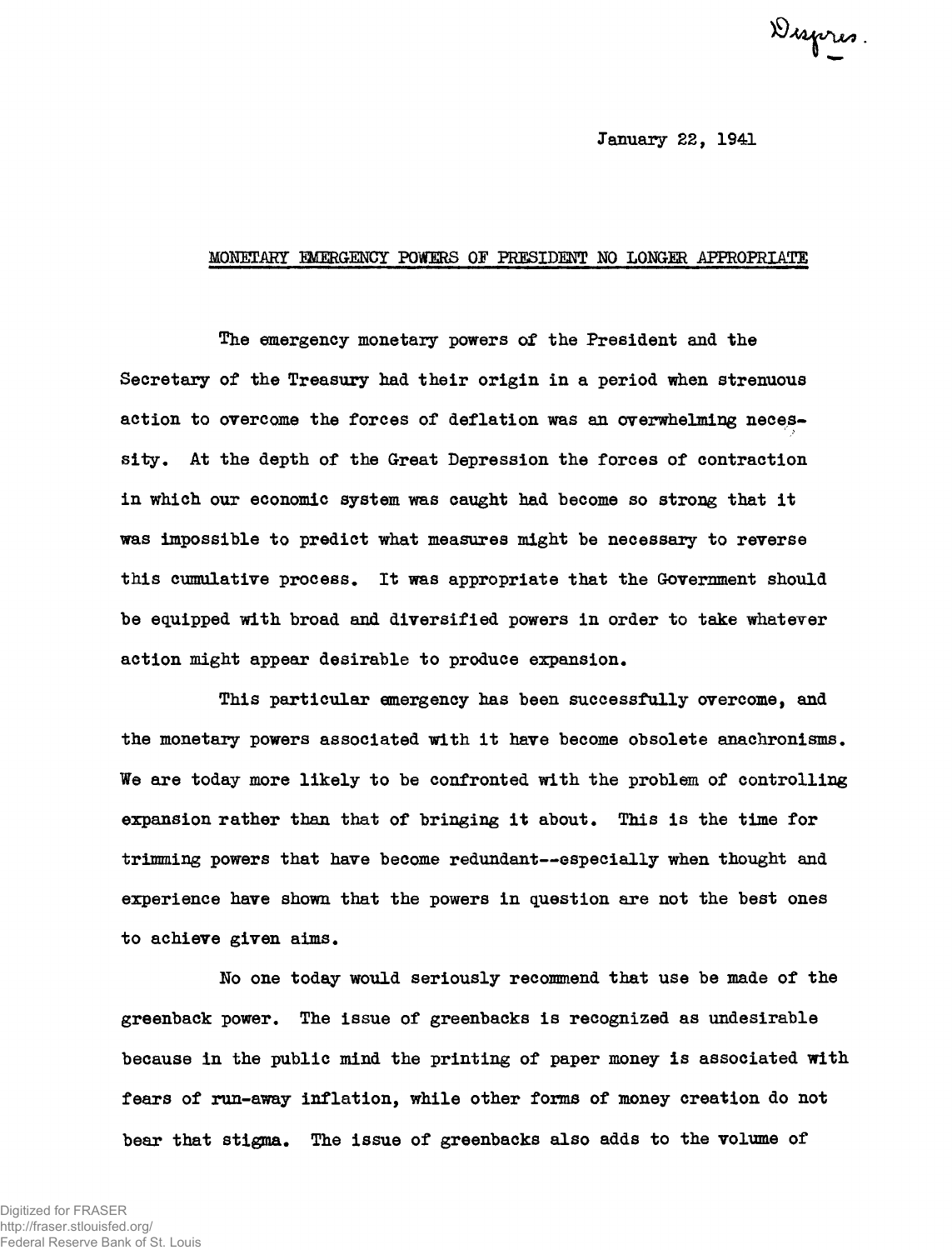bank reserves. Experience has shown that these are likely to accumulate in the form of idle, excess reserves when it is desirable that they should lead to credit expansion. And there is a danger that they will provide the basis for such expansion at a time when it is least wanted. To bring about credit expansion through excess reserves is like lighting one's cigarette by gradually storing dynamite in the basement of one's house and waiting for an accidental spark to ignite it.

The Treasury's power to issue silver certificates up to the full monetary value of silver purchased has, similarly, remained unused and there is no thought of using it. It also has become redundant. .Although foreign silver is being purchased, in moderate amounts under the Silver Purchase Act of 1934, the principal current significance of such purchases is as a source of dollar exchange to certain silver producing countries—Mexico, Canada, and Peru, It would be far better if our method of providing dollars to these countries were not linked to silver purchases but were integrated to our general programs of aid to Latin America and to the British Bapire. This would eliminate a source of expansion in excess reserves.

When the possible desirability of devaluing the dollar was foreseen, the precise amount of devaluation which would be appropriate could not be determined in advance and it was prudent to establish a range within which administrative discretion could be exercised. Moreover, even after the dollar had been fixed at 59.06 per cent of its previous gold parity, it was doubtless appropriate, in view of the fluctuating and unstable condition of the foreign exchanges, to retain the power to

-2-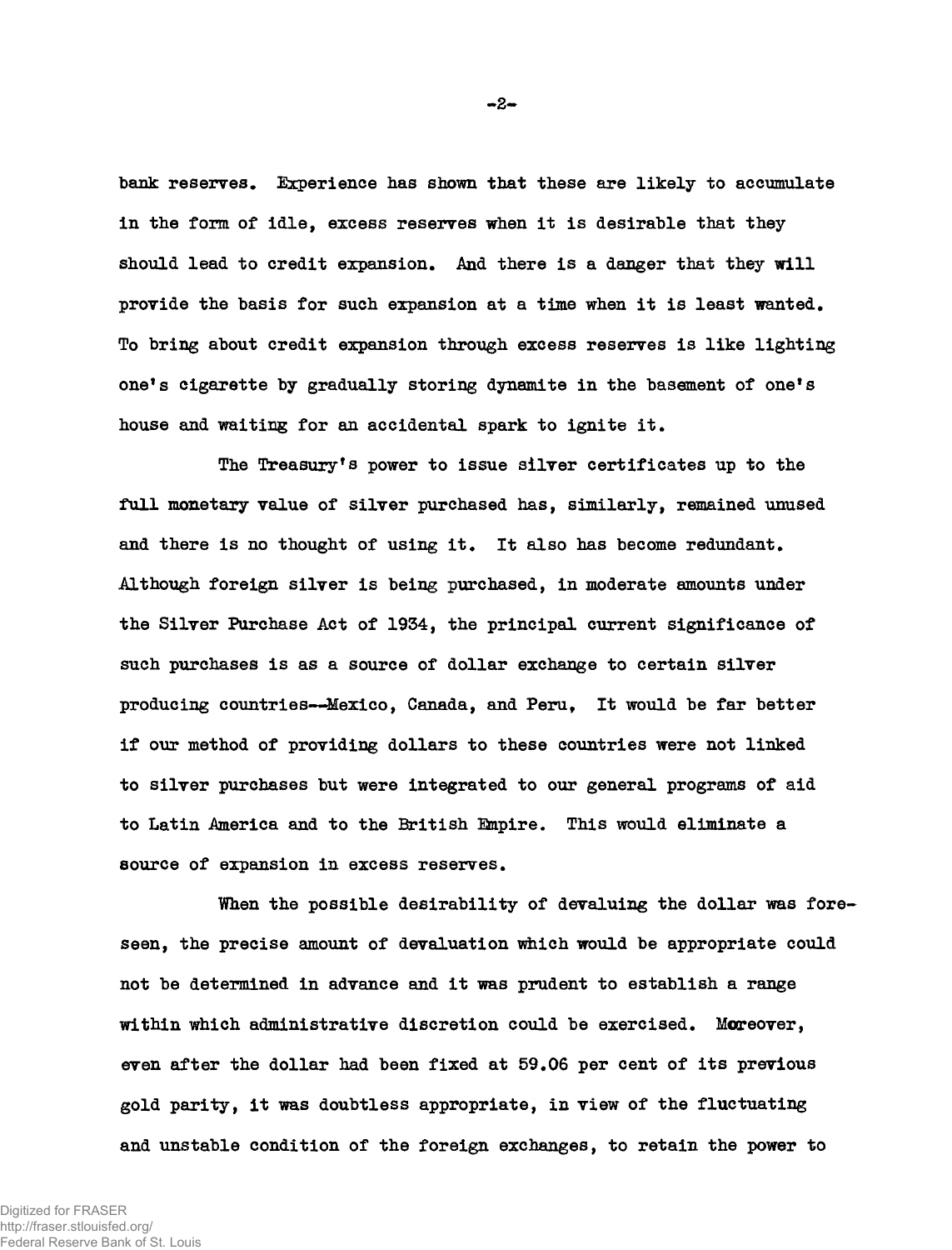alter again the dollar's gold content, even though this power was never used. Under conditions which have prevailed since the outbreak of war, however, when all important foreign currencies were brought under rigid governmental control, the exchange markets have ceased to be significantlyinfluenced by volatile market forces associated with the movements of private capital from country to country. Exchange rates have become almost purely a matter of governmental decision and the forces of supply and demand have been subjected to rigid governmental control in almost all foreign countries. As a result, variations of the dollar's gold parity no longer provide an appropriate means of influencing the dollar's external value. The President's devaluation power must therefore be regarded as another obsolete remnant of an earlier episode in our monetary development.